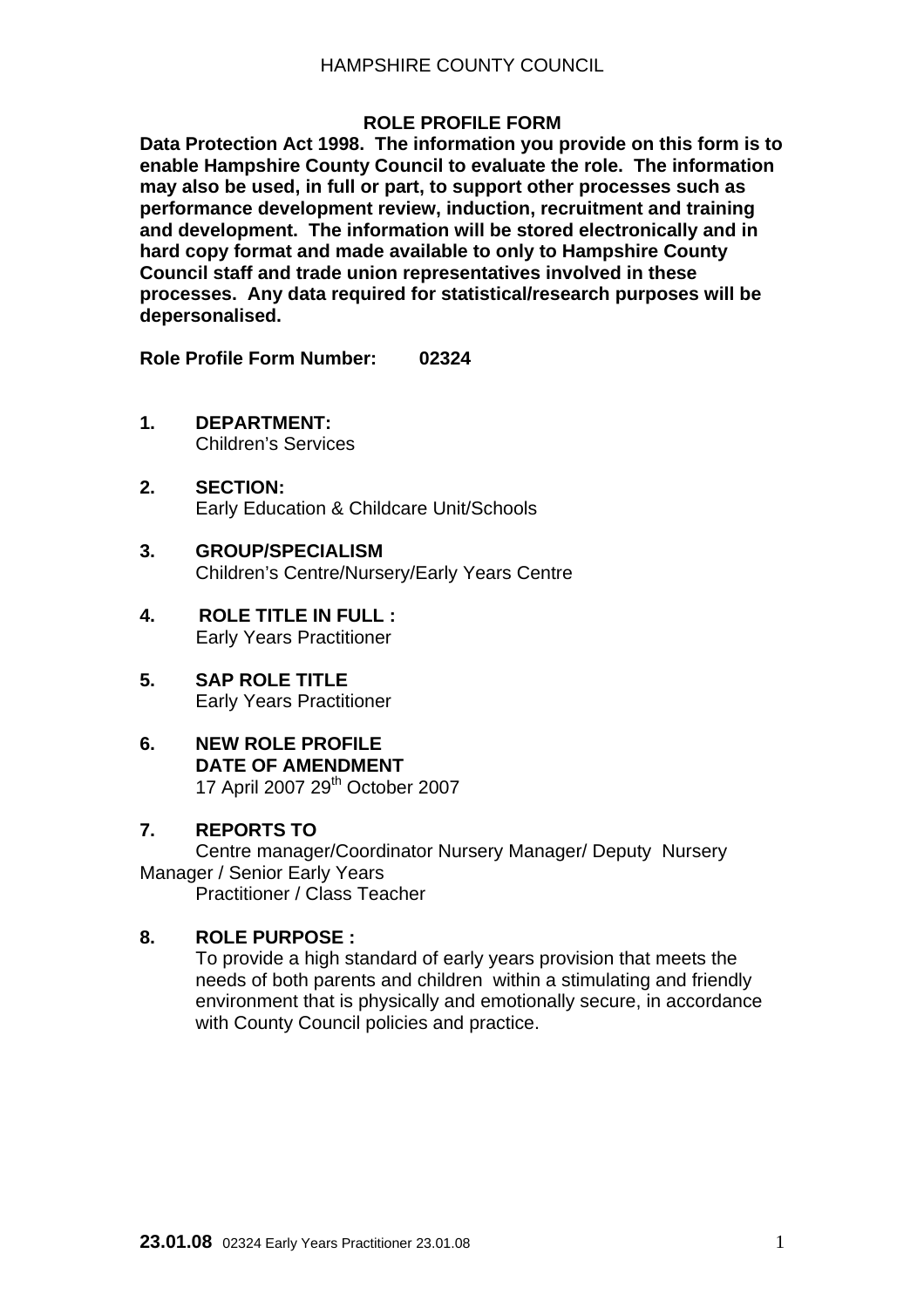# **9. ORGANISATION**

Centre Manager/Coordinator Deputy Manager OR Head/Deputy Headteacher

Nursery Manager Nursery Manager Senior Early Years Practitioner/Deputy Senior Early Years Practitioner/Deputy Early Years Practitioner **Early Years Practitioner** OR

Headteacher/Deputy Headteacher Year Group Leader Class Teacher Early Years Practitioner

### **10. Accountabilities**

#### **Service Delivery (35%)**

- As a key worker to a group of children or a family , to observe, monitor review and record the development of their needs
- To support parents in attending to the developmental needs of their children and to to foster confidence , , self esteem and independence
- To accompany children and families out of the centre on activity visits e.g. shopping, park, library and act in loco parentis, in the absence of parents.
- To assist with the planning and implementation of a curriculum of activities to ensure that the physical intellectual, emotional and social needs of each child and their parents are met.
- Monitor and evaluate the suitability of the curriculum to foster the child's development.
- In a family group environment, take the lead in planning and delivery of planned activities

#### **Liaison with Parents (35%)**

- To maintain good working relationships with parents, including making home visits with other staff and /or professionals to build an understanding of individual needs.
- To work in partnership with parents to ensure the, progress and wellbeing of their child.
- To encourage parental involvement in the child's learning and development.
- To facilitate meetings with parents/carers and professionals.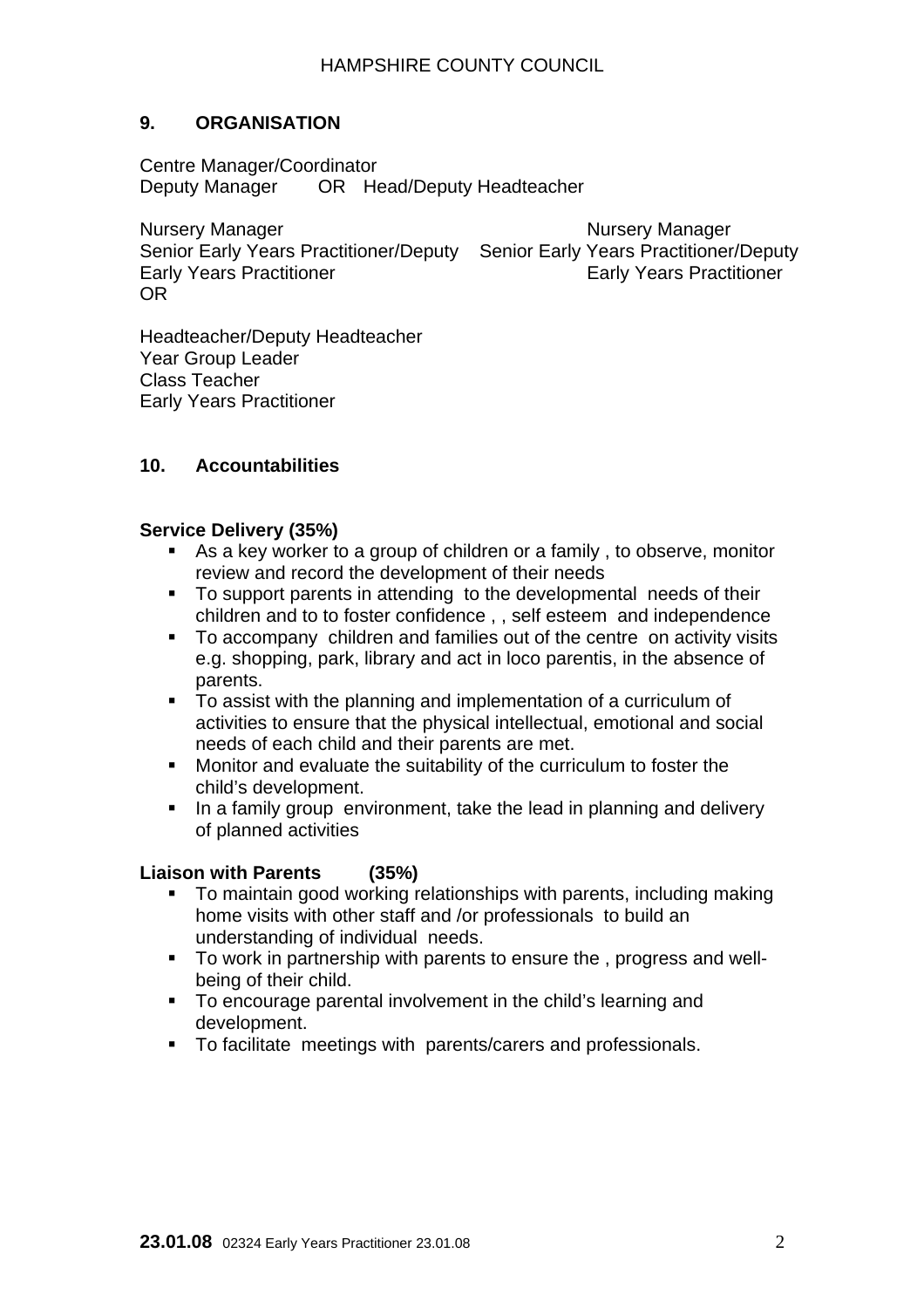# **Resources (10%)**

- To prepare materials and equipment at the start of each session and clear away.
- **Ensure all tovs, equipment, rooms and play areas are kept safe and** hygienic at all times and as clean and tidy as is practicable.
- Report any repair and maintenance work required to the fabric of the building

 $\blacksquare$ 

# **Staff Management and Teamwork (10%)**

- To provide advice, quidance and support to new staff, including student placements.
- $\overline{\phantom{a}}$  To work co-operatively as part of a team and where necessary to provide cover for other nursery/centre staff.
- To attend and participate in staff meetings.

## **Health, Safety and Welfare (5%)**

- **To maintain high standards of cleanliness and hygiene for the children** (including changing of clothes as required), equipment and environment
- To ensure immediate first aid and comfort to sick or injured children as a trained first aider.

## **Administration (5%)**

• To maintain and complete all necessary records on each child/family including those as key worker to particular children and those required by Social Care and Ofsted Teams.

### **Corporate and statutory initiatives – equalities/health & safety/egovernment/sustainability**

- To ensure the health, safety and welfare of all users of the nursery/centre
- To act in accordance with national policy and current legislation relating to nurseries and those issued by HCC.

## **11. Key Decision Making Areas in the Role**

- **Development of individual The assess progress and refer concerns** pupils to a senior member of staff **Resources** - identify and withdraw potentially dangerous toys and equipment and report to a senior member of staff First Aid **First Aid First Aid First Aid First Aid Fig. 2 1** trained first aider deals with accidents
- **12. Role Dimensions financial (e.g. budgets) and non-financial units (e.g. workload, customers/staff)** 
	- No financial responsibilities
	- No. of children in nursery/centre ratio of children to adults is managed by nursery manager/centre coordinatoror deputy